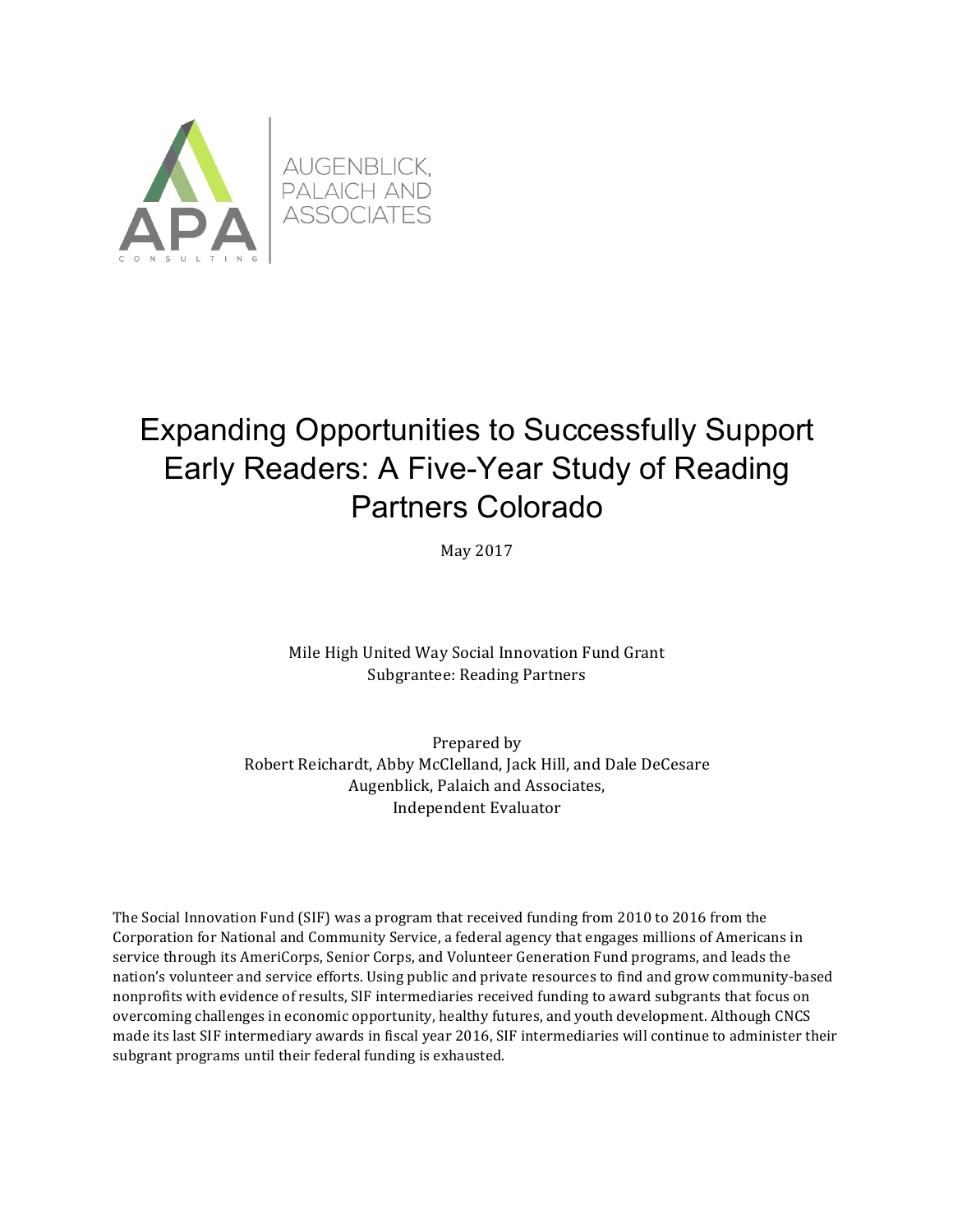# **Executive Summary**

Founded in 1999, Reading Partners recruits, trains, and places community volunteers into highneed schools to provide tutoring for students who are behind grade level in reading. Reading Partners collaborates with school leaders and teachers to transform a dedicated school space into a reading center, and creates twice weekly opportunities for students to receive tailored, one-on-one instruction from a trained and supervised community volunteer. These volunteers use a structured, research-based curriculum adapted for each student. Community volunteers and students receive ongoing support from Reading Partners' Reading Center Coordinators, who provide volunteer training, observations, coaching, and progress monitoring to ensure that students are meeting their individual literacy goals. Reading Partners' vision is that one day all children will have the reading skills necessary for them to reach their full potential. Reading Partners has experienced rapid growth over the past decade, illustrated in Figure E.1, and currently serves more than 11,000 students in over 200 schools across 10 states and the District of Columbia.





#### Social Innovation Fund Evaluation Overview

Reading Partners began operating in Colorado in 2012, with funding from a Social Innovation Fund (SIF) grant from the Corporation for National and Community Service (CNCS) awarded to Mile High United Way (MHUW). This five-year grant supported Reading Partners' expansion and implementation in Colorado from 2012-2017. The SIF grant required Reading Partners to engage an independent, third-party evaluator to study the program's implementation and impact. In 2012, Reading Partners hired Augenblick, Palaich and Associates (APA), a national education research and evaluation company, to serve as the external evaluator.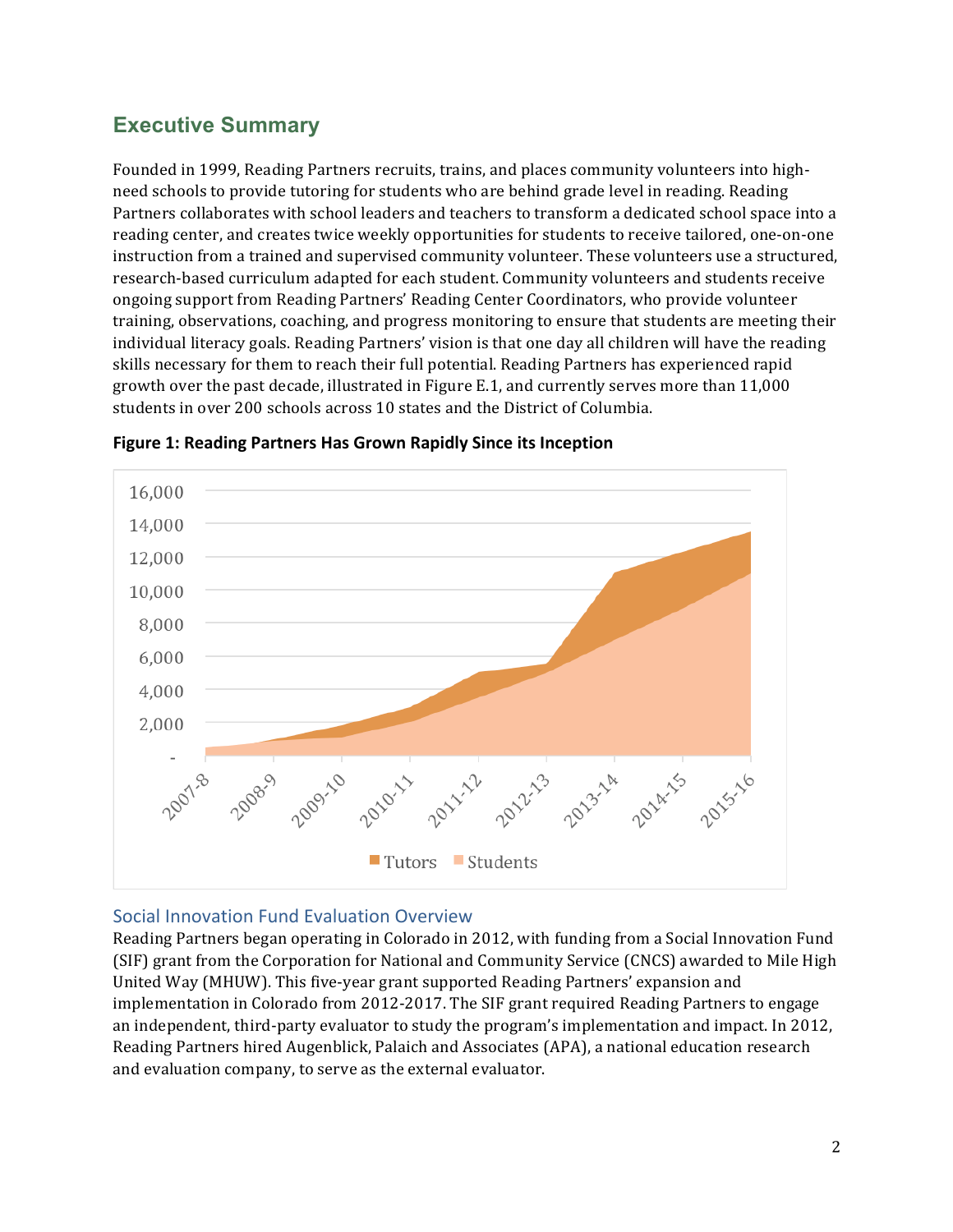Over the course of its evaluation, APA produced a detailed evaluation plan outlining the study design; annual reports on project findings; and interim memoranda addressing key aspects of the study. This final summative report incorporates data from all five years of the project and has two primary components:

- An **impact evaluation**, using a quasi-experimental design with propensity score matching, designed to meet a "moderate" level of evidence under the SIF evidence framework, examining whether reading skills of students in Reading Partners improved significantly more than those of similar students not served by the program. The impact analysis draws upon Reading Partners' and school district administrative data, as well as interviews and surveys of school leaders, to examine student literacy outcomes during the 2013-14, 2014-15, and 2015-16 school years.
- An **implementation evaluation** exploring whether Reading Partners Colorado implemented the program with fidelity to Reading Partners' model. Implementation evaluation findings span the five-year period of the SIF grant and are based on data from multiple sources, including Reading Partners student folder reviews, Reading Partners administrative data, direct observations of tutoring sessions, and surveys and interviews with key stakeholders.

# Impact Findings

The impact evaluation examines whether the reading skills of students served by Reading Partners improved more than those of similar students not served by the program, as measured by statemandated, pre- and post-, school-based literacy assessments. The analysis utilizes a quasiexperimental design with a propensity score matching approach, and includes data from the 2013-14, 2014-15, and 2015-16 school years. The three-year sample includes a total of 698 Reading Partners students and 853 similar comparison students, for a total sample size of 1,551. Comparison students for the study were drawn either  $(1)$  from schools with Reading Partners sites (where comparison students included only students who were *not* served by Reading Partners) or (2) from a separate set of identified comparison schools. APA selected 30 comparison schools that were similar to Reading Partners schools in terms of geographic location, racial/ethnic makeup of students, poverty rate among students and assessment administered. Students in the final sample were matched on their assessment pre-scores and demographic characteristics. The final matched sample was very well-balanced and the two groups of students were comparable.

The impact evaluation sought to answer four research questions:

- 1. Does Reading Partners tutoring lead to improved near-term reading achievement for students in grades one through three when compared to similar students who do not receive tutoring?
- 2. Do differences in reading achievement between students who receive Reading Partners tutoring and similar students who are not in Reading Partners increase as students receive more tutoring?
- 3. Are there differential impacts of Reading Partners tutoring on different student groups, including English-language learners (ELL) vs. non-ELL students, boys vs girls, grade level, and different races?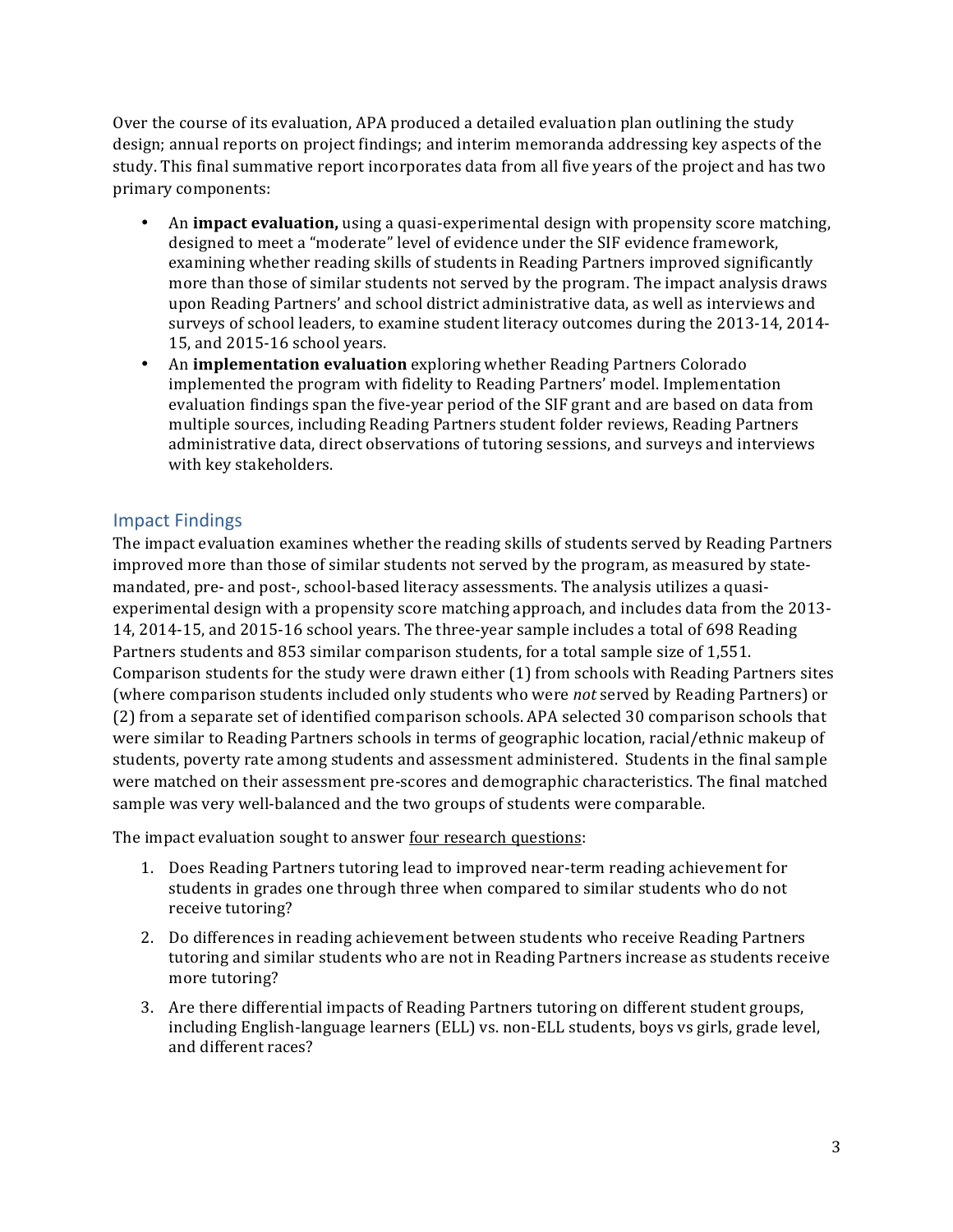4. What is the effect of participating in Reading Partners for multiple years?

Findings in response to each of these questions are summarized, in turn, below. $1$ 

**Overall Impact:** On average, students who participated in Reading Partners during one school year had spring reading assessment scores that were significantly higher than the scores of similar students who did not participate in the program, controlling for fall assessment performance. For the average

#### *Impact Finding #1*

*Students who participated in Reading Partners during one school year had spring reading assessment scores*  that are significantly *higher than the scores of similar students who do not participate in the program.* 

Reading Partners student, this improvement was equivalent to moving from the  $15<sup>th</sup>$  percentile to the  $21$ <sup>st</sup> percentile. This is an effect size of approximately 0.14, which is consistent with the average effect size for one-on-one tutoring programs found in a 2009 meta-analysis (Slavin, Lake, Davis  $\&$ Madden, 2009). This effect size is roughly equivalent to that found in a 2015 experimental study of the Reading Partners program conducted by MDRC, which found a significant, positive effect of the program with an effect size of about 0.10 (Jacob, Armstrong & Willard, 2015). This study differs from the MDRC study in both methodology and study population.

**Program Dosage:** APA used two models to investigate the influence of program dosage on student

*Impact Finding #2 For each ten additional Reading*  **Partners** tutoring *sessions recson*

eived, there was a *significant additional increase in student reading assessment* 

*scores.*

<u> 1989 - Johann Stein, marwolaethau a bh</u>

literacy outcomes. The first model included only Reading Partners students. APA did not find significant effects based on dosage using this model. However, due to its focus exclusively on Reading Partners students, this model may have lacked sufficient statistical power to detect an effect.

The second model compared Reading Partners students to comparison students not served by the program. In this model, APA found that, for every ten additional Reading Partners tutoring sessions received, there was a statistically significant increase in student reading assessment scores: 0.7 point Normal Curve Equivalent increase for every ten additional sessions.

**Differential Program Impact:** APA did not find statistically significant differences in program impact based on grade level, gender, or race or ethnic identity. However, APA did identify a statistically significant differential effect for ELL students. Reading Partners tutoring had a significantly larger impact on ELL students than general population students in the program, illustrated in Figure E.2, below. Although ELL students who did not attend the program scored lower on spring assessments than non-ELL students who did not attend the program, that trend is reversed for students who attended Reading Partners: ELL students who attended Reading Partners scored higher on the spring assessment than their non-ELL counterparts who also attended the program, while controlling for fall assessment

*Impact Finding #3*

As *implemented* in *Colorado, Reading Partners was particularly effective for ELL students, helping them to outperform their non-ELL peers, both in and out of the program.*

performance. This demonstrates that Reading Partners' program, as implemented in Colorado, was

<sup>&</sup>lt;sup>1</sup> For each analysis model, APA accounted for both student- and school-level factors using a Hierarchical Linear Model (HLM) with student-level variables at level one and school-level indicators at level two.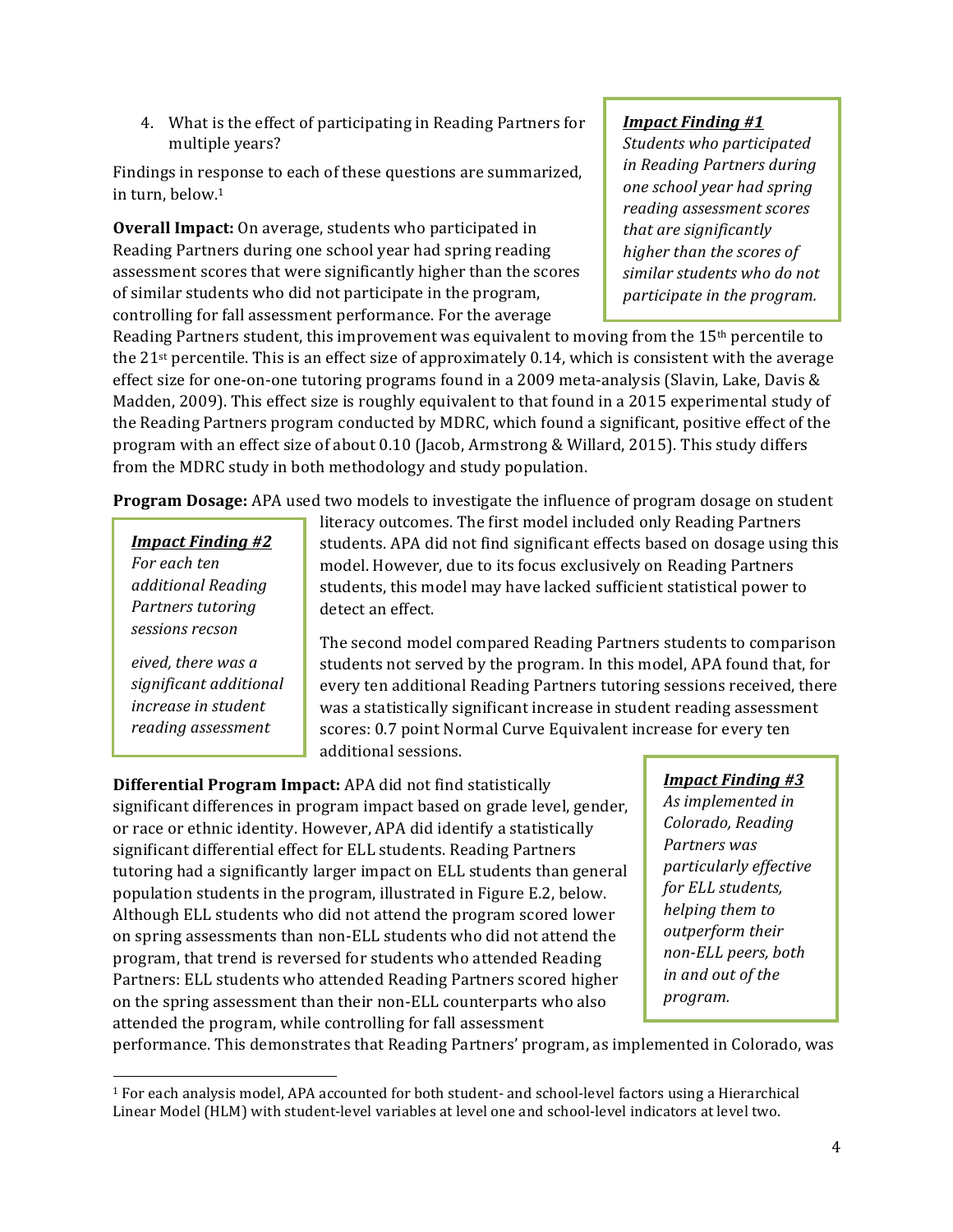particularly effective for ELL students, helping them to outperform their non-ELL peers, both in and out of the program. This is especially important as 55% of Reading Partners students included in the analyses were identified as ELL.



**Figure E.2: Relative Spring Literacy Assessment Score of ELL students in and out of Reading Partners**

**Participation Duration:** The fourth and final impact research question sought to examine the effect of a student attending Reading Partners' program for more than one year, but the available sample of students who attended the program for multiple years was too small to provide sufficient statistical power to answer this question.

# Implementation Findings

In brief, the implementation evaluation found that Reading Partners was able to quickly launch, sustain, and implement its program with fidelity in a new region. Reading Partners Colorado was able to secure funding, engage school partners, recruit and train volunteer tutors, identify students meeting program enrollment criteria, assess and develop reading plans for those students, and ultimately deliver literacy tutoring to those students using Reading Partners' curriculum.

Volunteers and school staff both perceived the Reading Partners curriculum as appropriate for struggling readers.

#### *Implementation Finding #1*

*The Reading Partners program* was implemented with fidelity: *maintaining funding, identifying school partners, recruiting and training volunteer tutors, identifying students, developing reading plans, and delivering literacy* tutoring using the *Reading Partners curriculum.*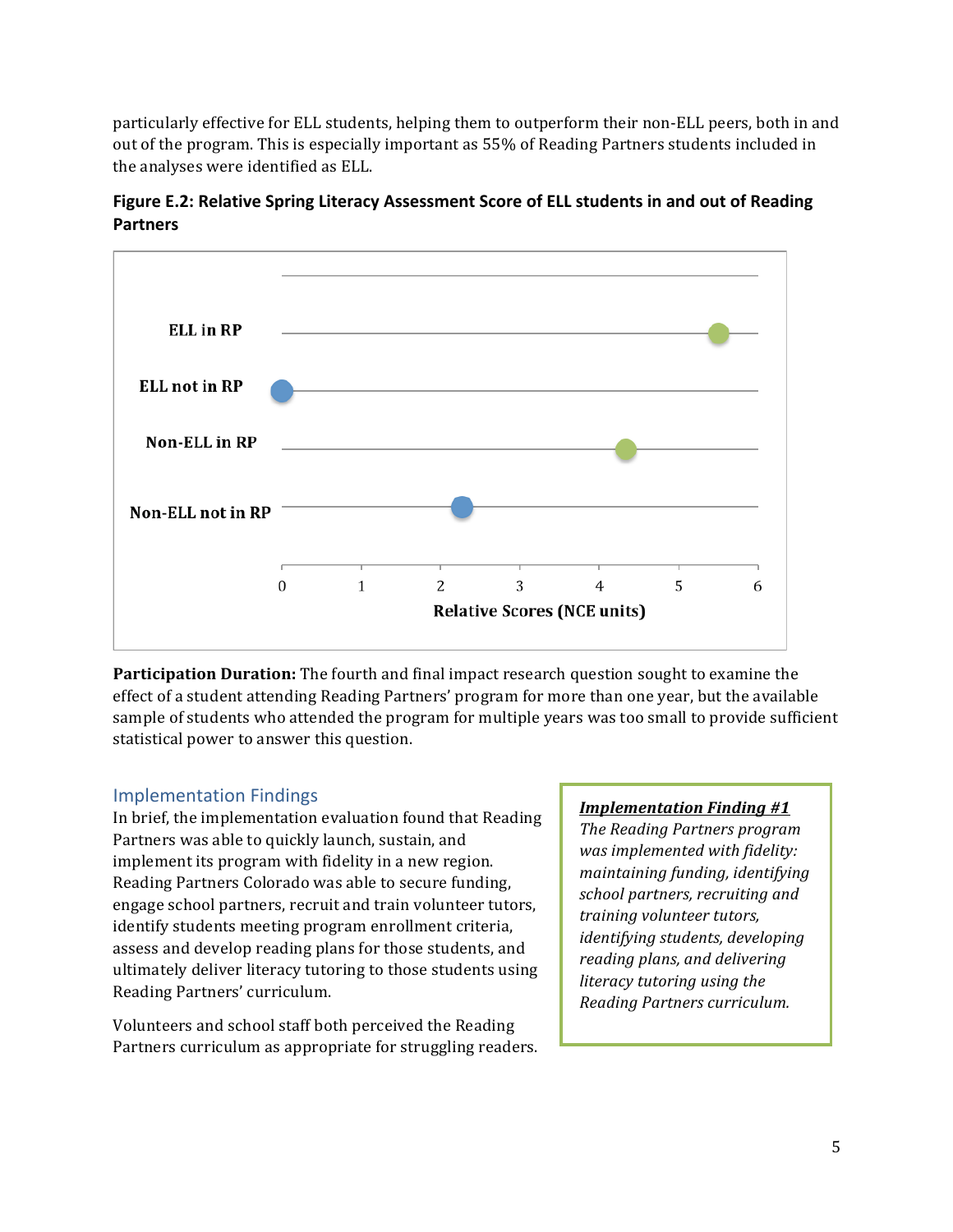School leaders reported that Reading Partners required much less of their time and engagement to implement successfully than similar supplemental programs for students; volunteers felt supported by the program and said it was easy to use the curriculum.

**Error! Reference source not found.**1 shows the school districts, number of schools and students served, number of tutors engaged, and the average number of sessions per student for each of Reading Partners' first four years in the state.

|                   | <b>Districts</b>                   | <b>Schools</b>        | <b>Students</b><br><b>Served</b> | <b>Tutors</b> | <b>Average Sessions per</b><br><b>Student</b> |
|-------------------|------------------------------------|-----------------------|----------------------------------|---------------|-----------------------------------------------|
| Year 1<br>2012-13 | APS, DPS                           | <b>8</b> (all<br>new) | 323                              | 481           | 25                                            |
| Year 2<br>2013-14 | APS, DPS,<br>Sheridan <sup>2</sup> | 11, (4)<br>new)       | 558                              | 803           | 32                                            |
| Year 3<br>2014-15 | APS, DPS,<br><b>Sheridan</b>       | 13(6)<br>new)         | 770                              | 1,332         | 31                                            |
| Year 4<br>2015-16 | <b>DPS</b>                         | 14 (9<br>new)         | 881                              | 1,219         | 34                                            |

**Table 1. Growth of Reading Partners Colorado** 

*Data source: APA analysis of Reading Partners data*

Reading Partners Colorado experienced constant growth in the number of students served, tutors engaged, and the average number of sessions provided to students. At the same time, Reading Partners Colorado experienced a substantial amount of transition in its school and district

partnerships. Denver Public Schools (DPS) remained an active partner throughout the study period, while partnerships with Aurora Public schools (APS) and Sheridan Schools were shorter-lived. Even in DPS, Reading Partners Colorado experienced substantial turnover among school partners, with new schools added and existing schools leaving each year, in part due to changes in school needs and resources and in part due to funding issues.

The majority of students participating in Reading Partners received at least 20 tutoring sessions per year. For example, in 2014-15: 75 percent of students received 20 or more sessions, over 50 percent received 30 or more sessions, and one-third received 40 or more sessions.

*Implementation* **Finding #2** *The majority of students participating in Reading Partners received at least 20 tutoring sessions in a school year.*

Data from reviews of Reading Partners' student folders conducted in 2015-16 also provide insight into the relationships between student enrollment, the number of tutors per student, and the rate of session delivery:

- Students who enrolled earlier in the year generally received more sessions.
- About one in ten sessions was provided by Reading Partners staff, rather than volunteers.

 

<sup>&</sup>lt;sup>2</sup> Sheridan was not part of the impact or implementation studies.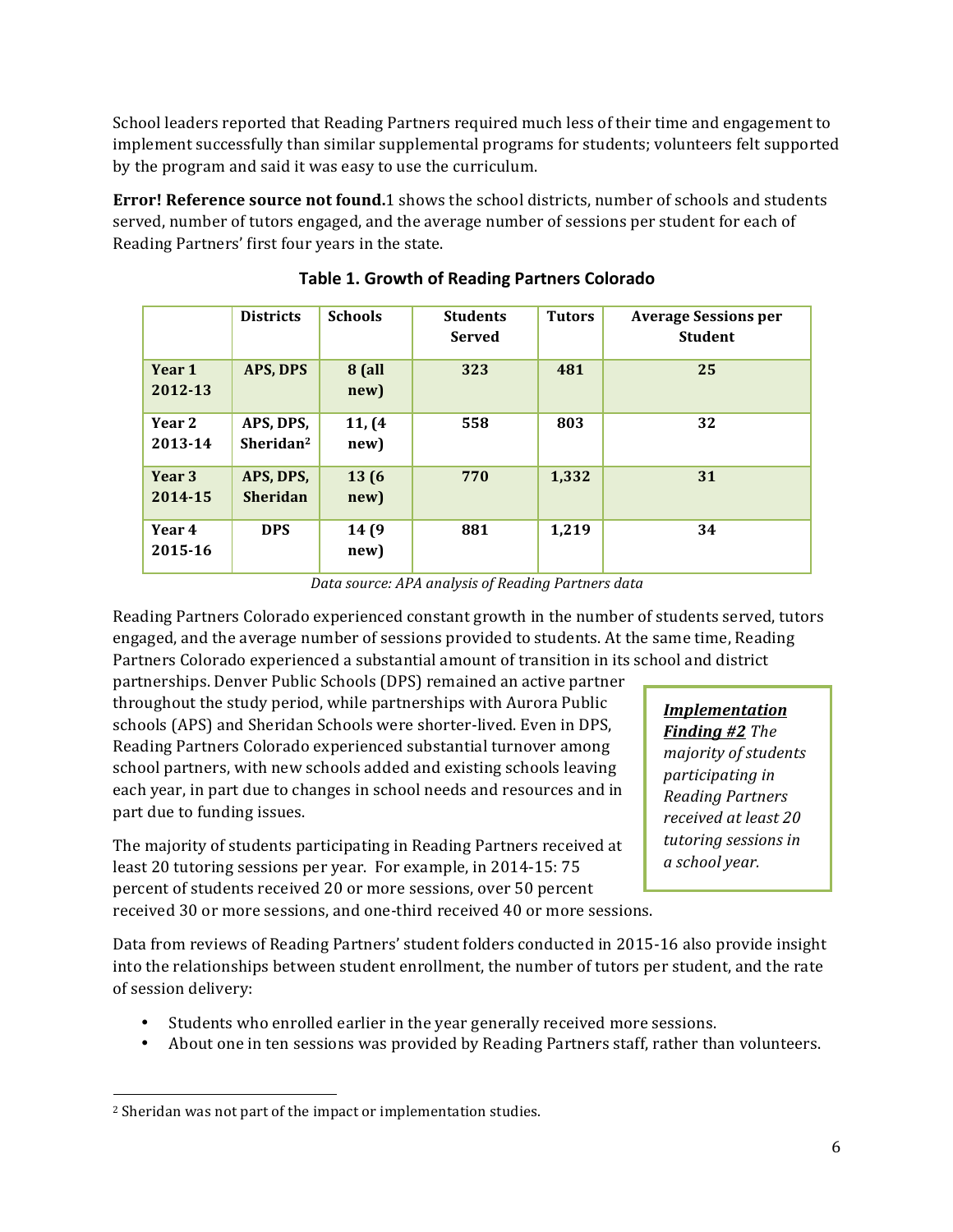- More tutoring sessions often translated to more tutors. On average, students worked with two additional tutors for every five additional sessions received.
- Working with multiple tutors did not necessarily mean that students did not have opportunities to build relationships with another caring adult. The median student received 45% of sessions from a singe tutor and over half of students had a primary tutor who provided at least 13 of their sessions.
- Reading Center Coordinators play a pivotal role in ensuring that students receive two tutoring sessions per week and establish strong relationships with their tutors. Specifically, Coordinators broker multiple schedules, including that of the tutor, student, and the student's teacher, to meet program goals for number of sessions and strong tutor-student relationships. Coordinators were effective at navigating any one scheduling challenge (e.g., a student missing a session due to illness). However, challenges with more than one schedule (e.g., volunteer cancelations and difficulty with school scheduling) often reduced the share of students receiving two sessions a week and increased the number of tutors per student.

The implementation evaluation catalogued changes, challenges, and opportunities over the first four years of implementation in Colorado. First, Reading Partners made several important programmatic changes affecting all of its regions:

- Revised curriculum for and increased emphasis on serving students in the early grades (K-3);
- Modified approach to tutor orientation and training;
- Changed the literacy assessment tools used with enrolled students; and
- Revised student enrollment criteria.

Over the same period, Reading Partners Colorado faced multiple evaluation and fundraising challenges and opportunities, including some specifically associated with being a SIF sub-grantee.

Additionally, Reading Partners experienced significant organizational change, at both the national and regional levels. APA used Stevens' *Nonprofit Lifecycle* Model as a conceptual framework to describe these changes (Stevens, 2011). The national organization evolved through the growth stage into the mature stage, a transition characterized by increasingly formalized organizational structures and policies. This included adding professional staff and growing the role, responsibilities, and supports for regional executive directors. In particular, it built professional capacity and created an internal policy system needed to support a mature nonprofit. Its relationship with regional offices evolved to include a more nuanced view of autonomy and authority. During the same period, Reading Partners Colorado navigated the growth stage, with a focus on establishing a strong presence in and relationships with the local education community, including schools and district leaders, tutors, and funders.

# **Conclusion**

Throughout this study, Reading Partners Colorado implemented the program with fidelity. This adherence to Reading Partners' program model translated to significant positive literacy outcomes for participating students, with students who received more tutoring sessions seeing even greater literacy gains. Notably, Reading Partners Colorado was especially effective for English Language Learner (ELL) students, helping them to outperform their non-ELL peers, both in and out of the program.